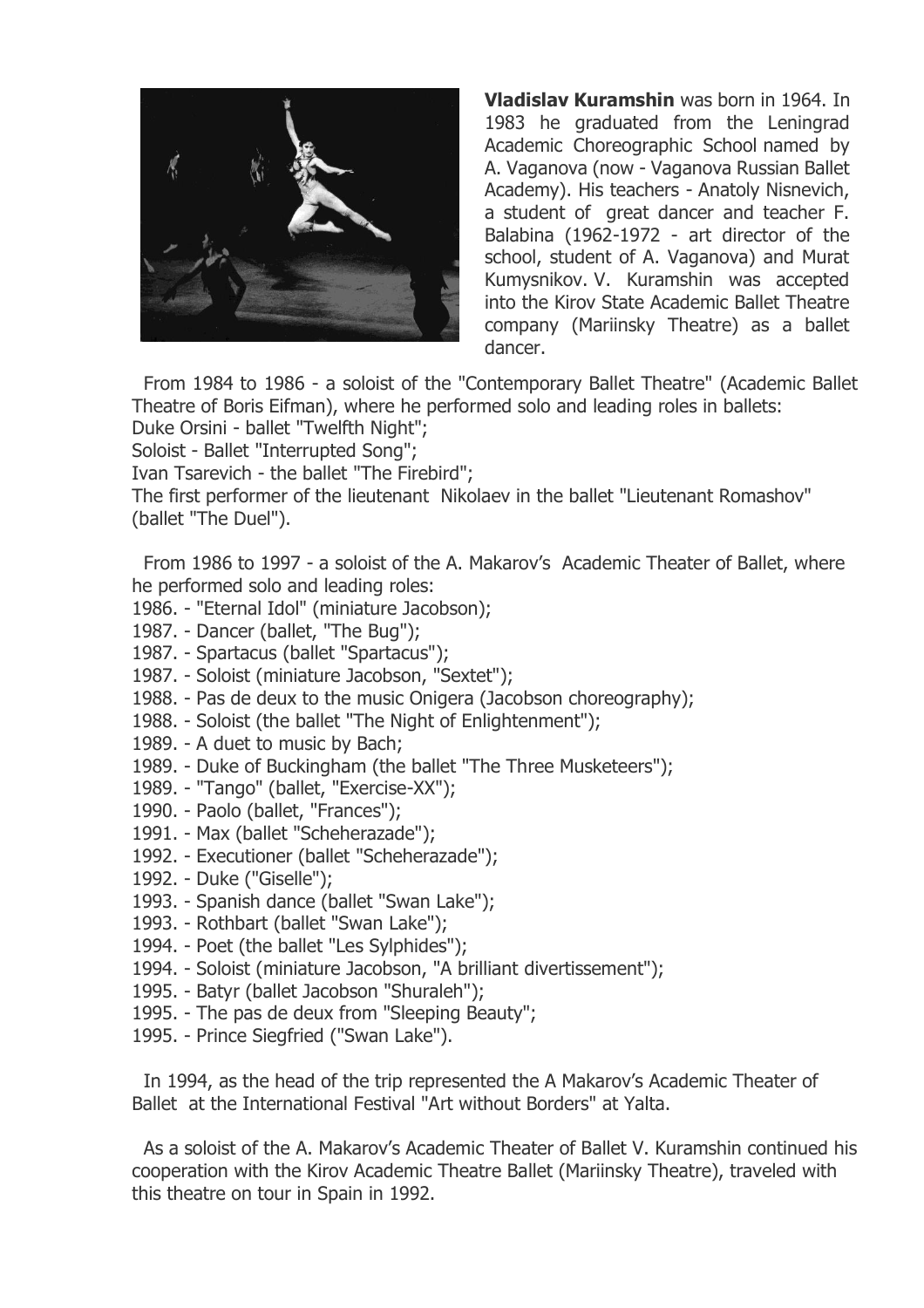From 1993 to 1994 - Director and soloist of classical ballet "Fouettes", performing the roles of: Soloist - Ballet "Tango"; Soloist - "Dancing for the Queen" (miniature);

Also, from 1993 to 1995 V. Kuramshin soloist of the other two companies - Theater "The Little Ballet of St. Petersburg," where he played the solo roles in the ballet "The Three Dreams," and Ballet Theatre "Chapel of St. Petersburg", where he performed the following roles: duet (music by Marcello); soloist in miniature to the music of Iber; soloist in the miniatures "Pro and Contra" and "St. George's memory".

From 1994 to present - Founder and Director of the Academy of Classical Russian Ballet St. Petersburg / The Hague / Rotterdam. From 2005 to present - artistic director of Ballet Theatre "Choreographic Miniatures", St. Petersburg.

From 2014 – he is a founder and Director, choreographer and lead teacher of Dutch branch of the Academy of Classical Russian Ballet in The Netherlands, The Hague / Rotterdam. Together with Tatiana Petrova he staged there five ballets for children and adults in ballet season 2014-2020 – «Nutcracker», «Snow Queen», «Snow White & 7 Dwarfs», «Swan lake» and "3 Little Pigs" (premiere of this children ballet was shown in Het Koorenhuis Den Haag 12.12.2020).

## **From 2015 – Vladislav is a founder of Anna Pavlova Foundation, The Hague, The Netherlands.**

## **Founder, Director and a Head of the Jury of International Ballet Competition "Anna Pavlova".**

Vladislav Kuramshin also repeatedly have been a jury member at international competitions and festivals of ballet dancers in Italy, Latvia, Cyprus.

In 2003-2004 he worked as a visiting teacher - tutor at the National Theatre of Croatia, Split. Twice Vladislav gave intensive workshops in Ecuador (Guayaquil) and staged there ballet performance for children «Snow White & 7 Dwarfs".

Together with Tatiana Petrova, Vladislav Kuramshin raised for the Academy of Classical Russian Ballet and ballet theatre "Choreographic Miniatures" in St. Petersburg, Russia 9 ballet performances for children and adults:

- "Swan Lake"
- "The Nutcracker"
- "Snow Queen"
- "Snow White & 7 Seven Dwarfs"
- «Crazy dolls, or New tin soldier"
- "The Three Little Pigs"
- "Little Red Riding Hood"
- The Grand Pas from "Paquita" ballet
- Song-ballet (musical) "Small Cafe" a joint project with the Theater of art song.

Also in cooperation with Tatiana Petrova Vladislav Kuramshin created a number of